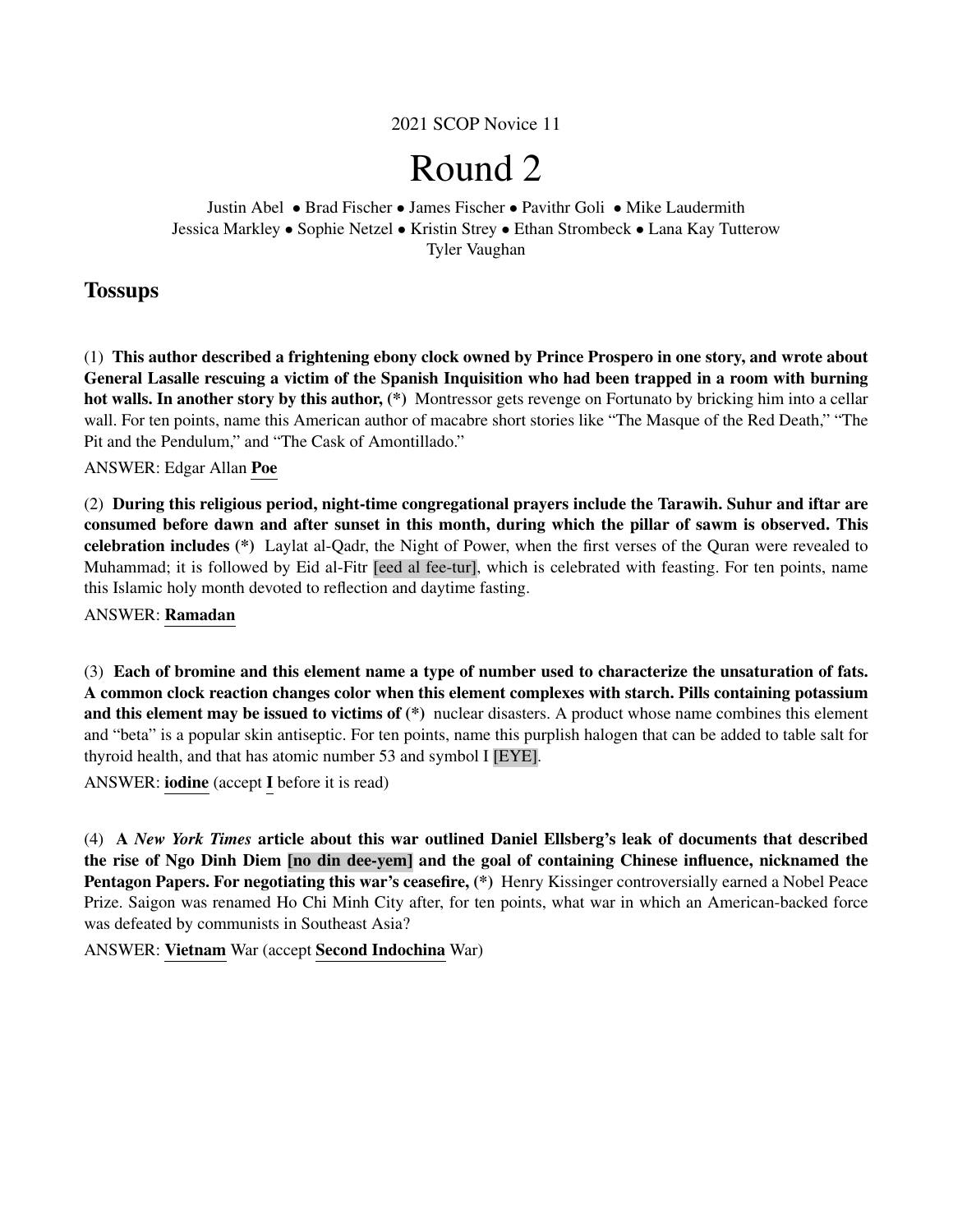(5) One of these musical works was adapted into the song "Goin' Home" and was partially inspired by the poem *The Song of Hiawatha*. *Palindrome* and *Surprise* are two of the one-hundred-four works of this type by their "father," (\*) Joseph Haydn. Mahler wrote his "Song of the Earth" to avoid the "curse of the ninth" associated with these works, and Brahms's first one is nicknamed "Beethoven's Tenth." Four movements make up the modern form of, for ten points, what long musical works for full orchestra?

ANSWER: symphony (accept symphonies; accept New World Symphony or Symphony From the New World; accept Palindrome Symphony; accept Surprise Symphony; accept symphonies by Dvorak before "Palindrome" is read)

(6) A king of this country bribed Venetian glassmakers to move to this country to make luxury mirrors. This country was forbidden from allying with Spain in the Peace of Utrecht. Nobles of this country attempted to dethrone a boy king in a rebellion called the Fronde. This officially Catholic country persecuted the (\*) Huguenots after the Edict of Fontainebleau. The palace of Versailles was once a royal residence in, for ten points, what country led by the "Sun King," Louis XIV [fourteenth]?

ANSWER: France (accept Kingdom of France; accept Royaume de France)

(7) After its awful expansion year, this team drafted Lew Alcindor following a coin-flip with Phoenix. This team was swept in the first round of the 2013 playoffs, although Brandon Jennings claimed they would win "in six." This team won their first championship in 1971, led by (\*) Kareem Abdul-Jabar, and took their second when Brook Lopez and Khris Middleton beat the Suns in six games. Giannis Antetokounmpo [YAH-niss on-teh-teh-KOOM-poh] plays for, for ten points, what 2021 NBA Champions from eastern Wisconsin?

ANSWER: Milwaukee Bucks (accept either underlined portion)

(8) A character in this work rides on the back of Geryon and sees Ulysses inside a moving flame. In this work, Ugolino describes eating his children, and a whirlwind separates Francesca da Rimini from her lover, **Paolo. After seeing a** (\*) leopard, a lion, and a female wolf, the main character of this poem enters a gate under the words "abandon all hope, ye who enter here," and is led by the dead poet Virgil. For ten points, name this poetic journey through the Catholic Hell, the first section of Dante's *Divine Comedy*.

ANSWER: Inferno (prompt on "Divine Comedy" or "Divina Commedia" before it is read)

(9) In this city, a set of fifteen "moonlight towers" that were built in the nineteenth century still operate at night. This seat of Travis County lies on an eight-hundred-sixty-two-mile-long Colorado River that does *not* flow through the Grand Canyon. (\*) San Marcos and Round Rock are suburbs of this home city of the South by Southwest festival. This city's namesake was defeated in an 1836 presidential election by Sam Houston. For ten points, name this city that trails San Antonio and Dallas in population, the capital of Texas.

ANSWER: Austin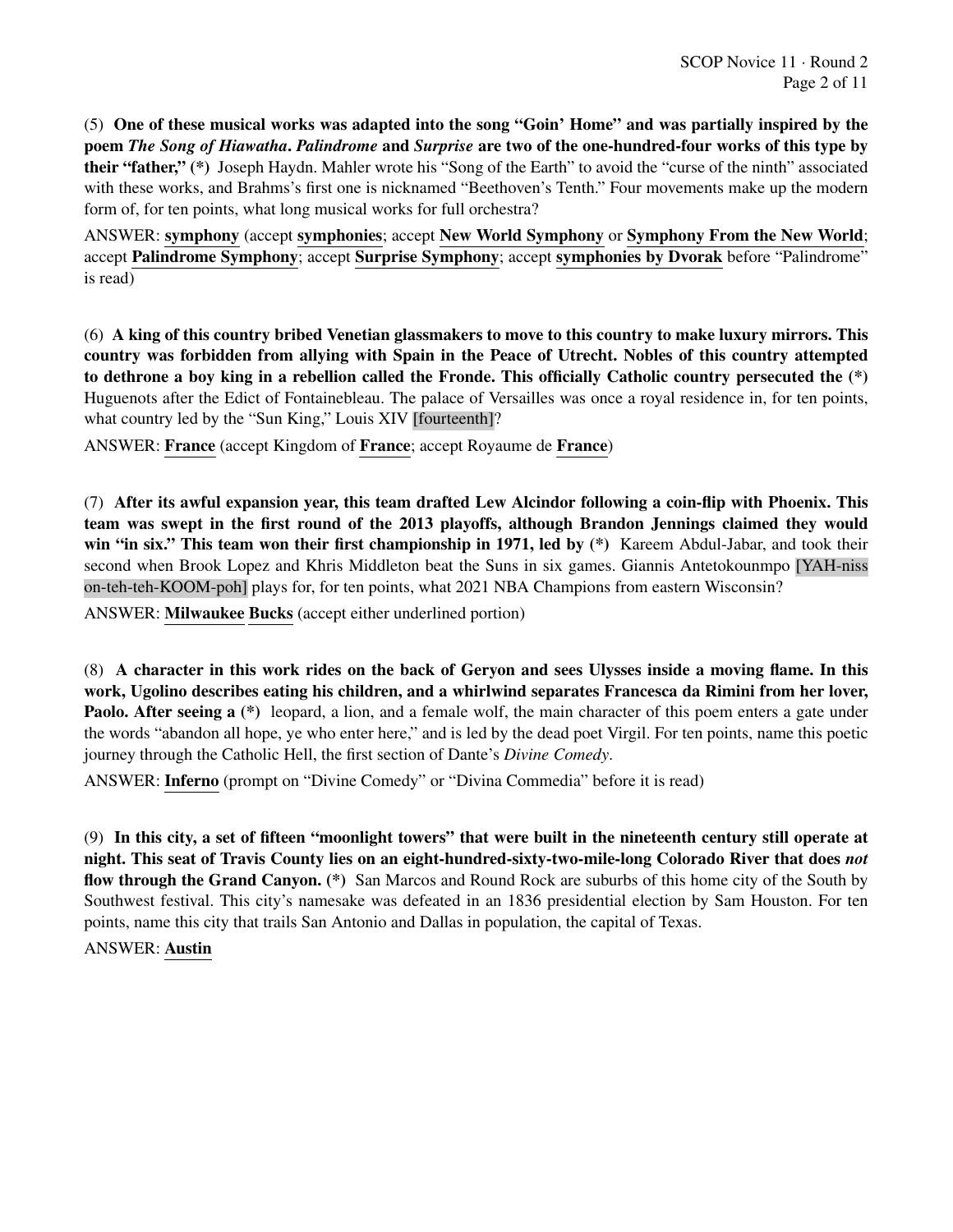(10) Xanthe-lasma is caused by deposits of this compound under the skin. It is not bile, but yellow gallstones are primarily crystals of this molecule, whose four-ring structure is the precursor of  $(*)$  steroid hormones. The best-selling drug of all time is a statin that lowers this molecule's LDL or "bad" form. For ten points, name this lipid molecule that is concentrated in shellfish and egg yolks, and that forms plaques that harden arteries.

ANSWER: cholesterol (anti-prompt on "HDL" or "high density lipoprotein"; anti-prompt on "low density lipoprotein" or "LDL" before "LDL" is read)

(11) This man's successful guerilla campaign in the Sierra Maestra began with only nineteen people. While on trial, this man delivered his "History Will Absolve Me" speech, which became the manifesto of the (\*) Twenty-sixth of July Movement. Due to health issues, this man handed the presidency over to his brother, Raul, in ´ 2008. Fulgencio Batista's government was overthrown by, for ten points, what revolutionary who established the Communist party in Cuba?

ANSWER: Fidel Castro (accept Fidel Alejandro Castro Ruz; prompt on "Castro" alone)

(12) This operation is typically applied to *n* in the binomial theorem, as well as to the time variable in the formula for compound interest. The base of this operation *can* be zero, unlike the base of its inverse operation, the (\*) logarithm. This type of function will always, eventually, grow faster than a polynomial. The "two" in "y equals x squared" indicates, for ten points, what mathematical operation that is written above and to the right of a number?

ANSWER: exponentiation (accept exponents; accept descriptions of "raising a number to a power")

(13) A McLeod gauge is attached to equipment operating under this condition, which minimizes heat conduction within a Dewar flask. This phenomenon exists between Magdeburg hemispheres, and is found above the mercury (\*) column in a Torricelli barometer. Robert Boyle designed an air pump to prove that sound cannot travel through this medium. Aristotle said that "nature abhors," for ten points, what condition in which a space is entirely devoid of matter?

ANSWER: vacuum

(14) An author from this country who uses the pen name "Banana" wrote a story about a girl who is obsessed with her dead grandmother's kitchen. An author from this country wrote *Confessions of a Mask* and committed public (\*) seppuku [seh-poo-koo] after leading a failed coup. While looking for his cat, Toru must also search for his missing wife Kumiko [koo-mee-koh] in *The Wind Up Bird Chronicle*, a novel from this country. For ten points, Yukio Mishima [yoo-kee-oh mee-shee-mah] is from what country, where Haruki Murakami [hah-roo-kee moo-rah-kah-mee] once lived in Kyoto?

ANSWER: Japan (accept Nihon-koku or Nippon-koku)

(15) This artist was challenged to paint the battle of Anghiari in the Palazzo Vecchio along with his rival, Michelangelo. This man used sfumato, a shading technique that created a mysterious atmosphere, in paintings like *The* (\*) *Virgin of the Rocks* and a portrait of Francesco del Gioconda's wife. While studying the human body, this artist drew the "Vitruvian Man" illustration, in which a nude man extends his limbs in a circle and a square. For ten points, name this Italian Renaissance artist who painted the *Mona Lisa*.

ANSWER: Leonardo da Vinci (accept either underlined portion)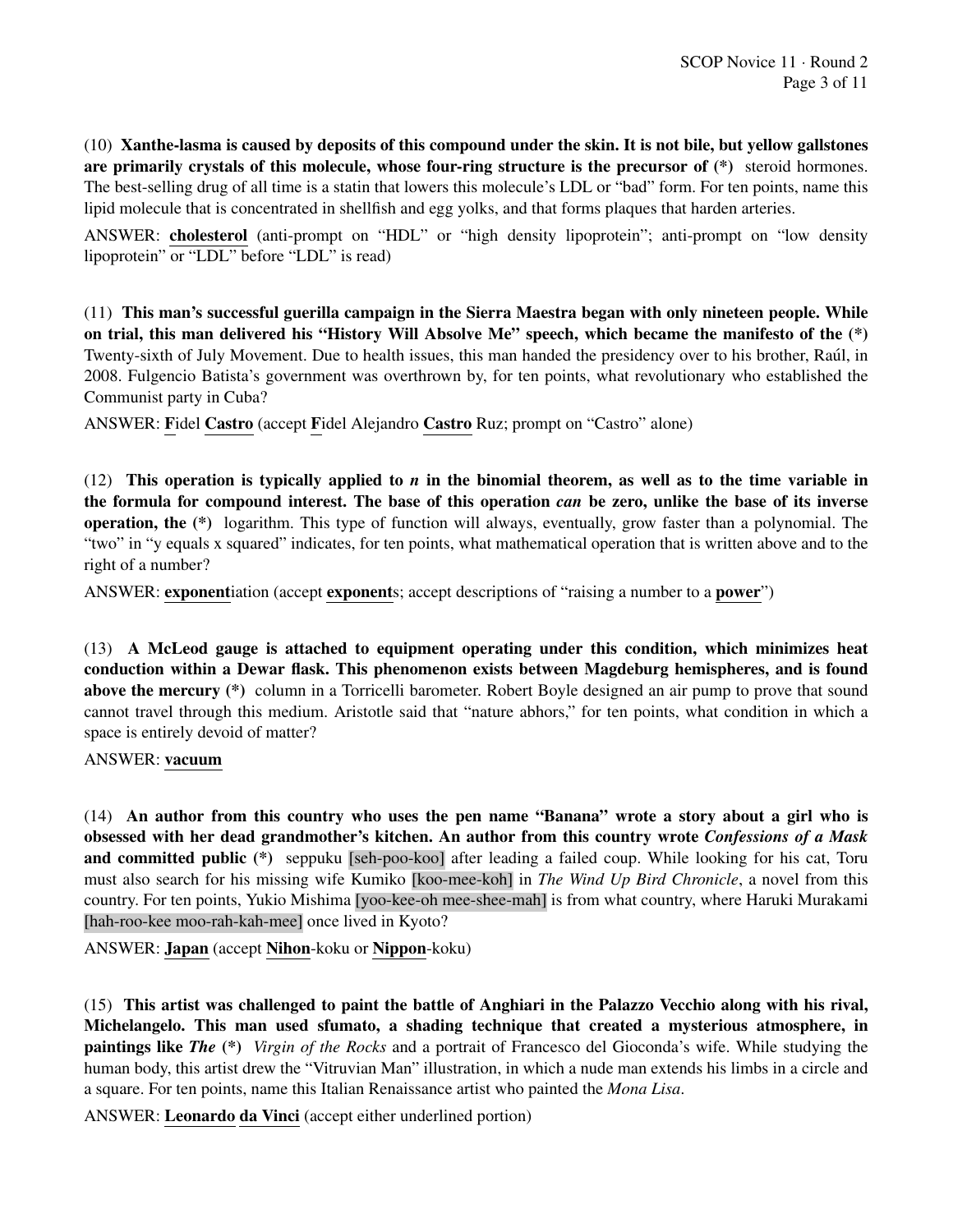(16) This thinker described a materialist view of history in *The Eighteenth Brumaire of Louis Napoleon*, which claims that "history repeats itself, first as tragedy, then as farce." This thinker described a "specter" that is (\*) "haunting Europe" when discussing a history of class struggle, and described the differences between the proletariat and bourgeois [borj-wah] classes in a work co-written with Friedrich Engels. For ten points, name this German philosopher who wrote *Das Kapital* and co-wrote the *Communist Manifesto*.

ANSWER: Karl Marx (accept Karl Heinrich Marx)

(17) This deity was the mother of Zagreus and Melinoe, and raised Adonis, over whom she feuded with Aphrodite. Also known by the name Kore [koh-ray], this goddess and her mother were worshipped in the cult at Eleusis [eh-loo-sis]. (\*) Pirithous tried to kidnap this goddess, who causes the changing of the seasons by spending part of each year with her mother, Demeter, and part with her abductor, Hades. For ten points, name this queen of the underworld in Greek myth.

ANSWER: Persephone (accept Kore before it is read; accept Proserpina before "Greek" is read)

(18) According to the Nice [nees] model, this astronomical body has had the greatest shift between its initial and final orbits, and it has the second most trojans in the solar system. The solar system's fastest winds created this planet's (\*) "Scooter" cloud formation. The largest known non-spherical satellite, Proteus, orbits this planet, which was once home to a storm nicknamed the "Great Dark Spot." Triton orbits, for ten points, what vivid blue eighth planet from the Sun?

ANSWER: Neptune

(19) Two authors with this surname wrote *The Tenant of Wildfell Hall* and a novel in which Zillah exposes Mr Lockwood to the ghost of Catherine while he stays in a manor house. A member of this family wrote a novel in which (\*) Bertha Mason burns down Thornfield Hall, allowing Mr Rochester to marry the title woman. For ten points, give the surname shared by the authors of *Wuthering Heights* and *Jane Eyre*, a group of sisters named Anne, Charlotte, and Emily.

ANSWER: Brontë (accept Anne, Charlotte, and/or Emily Brontë; accept the Brontës or the Brontë sisters; accept Acton, Currer, and/or Ellis Bell)

(20) This region was the destination of the Peoria Party, who carried flags promoting "[this region] or the grave." The 1850 Donation Land Act redeemed promises of hundreds of acres of land to settlers in this territory, which was the focus of a "Great (\*) Migration" in 1843. Expeditions that began in Independence, Missouri, attempted to reach this territory's Willamette Valley. For ten points, name this modern state, the endpoint of a namesake migratory Trail that carried European-Americans to the upper west coast.

ANSWER: Oregon (accept Oregon Territory or Oregon Country)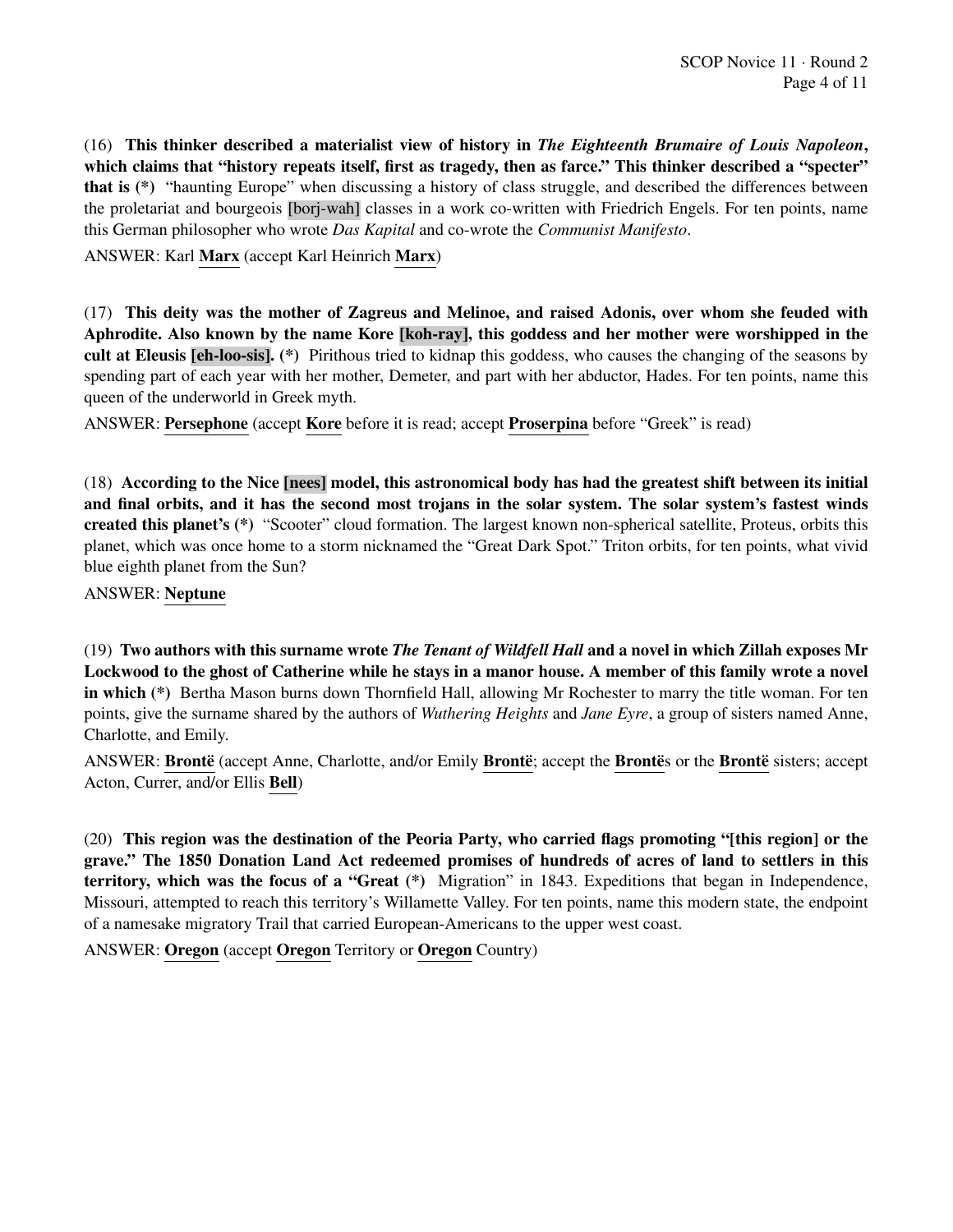## Bonuses

(1) This function is the "CAH" [kah] portion of the popular mnemonic "SOHCAHTOA" [soh-kah-toh-ah]. For ten points each,

Name this function whose input values are typically angles; for example, this function of zero degrees is one.

ANSWER: cosine function (accept cos)

Sine and cosine are two elementary functions of this branch of mathematics, which studies the relationships between the angles and side lengths of triangles.

ANSWER: trigonometry (accept trig; do not accept or prompt on "geometry")

This trigonometric function is the reciprocal of the cosine function.

ANSWER: secant function (accept sec)

(2) While plankton forms the base of many marine ecosystems, edaphon fulfills the same role in dirt. Answer these questions about soil ecology, for ten points each.

By one estimate, each gram of soil contains one million organisms from this kingdom, which does much of the work of decomposition. This kingdom includes mold and yeast.

## ANSWER: fungi (accept fungus)

In the tundra and taiga biomes, the most abundant animal life in the soil is worms from this phylum that includes the model organism *C. elegans*.

## ANSWER: Nematoda (accept nematodes; accept roundworms)

The efforts of both fungi and nematodes contribute to the formation of this dark organic matter, the decomposed remains of dead plants and animals, that forms much of the topsoil layer.

## ANSWER: humus

(3) Following this man's death, hundreds of Spaniards died trying to flee during La Noche Triste [noh-chay tris-tay]. For ten points each,

Name this leader who was allegedly stoned to death by his own people after being taken hostage by conquistadors.

ANSWER: Montezuma II (accept Moctezuma II; prompt on "Montezuma" or "Moctezuma" alone)

This Spaniard led the conquistadors who captured Montezuma.

ANSWER: Hernán Cortés (accept Hernán Cortés y Pizarro Altamirano)

Montezuma II was a leader of this Mesoamerican empire, which was based in modern-day Mexico and conquered by the Spanish after the fall of their capital, Tenochtitlan [tay-nohch-teet-lahn].

ANSWER: Aztec Empire (accept Aztecs)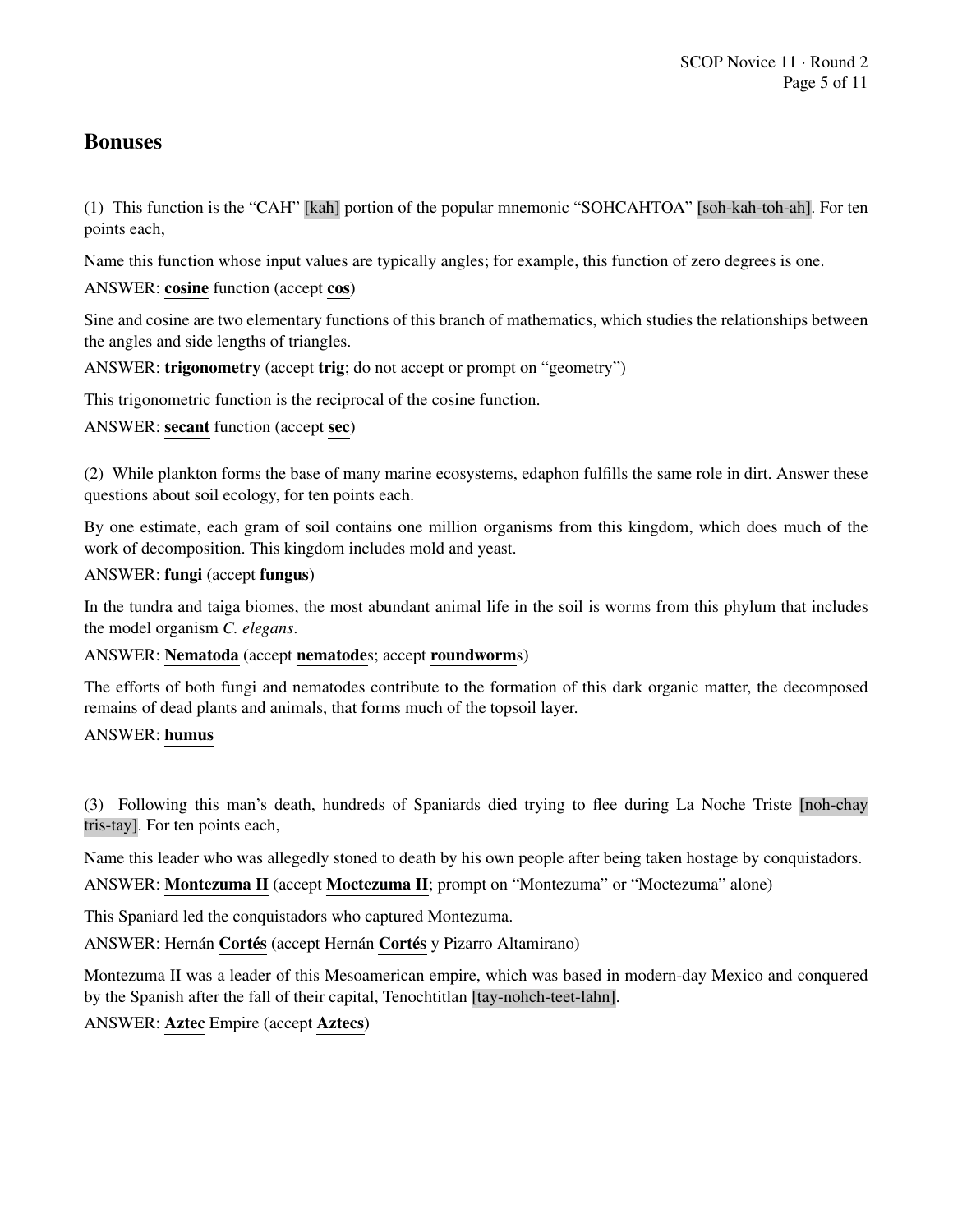(4) This author wrote a "fictional biography" of a three-hundred-year-old person who grows from a boy in the 1600s to a woman in the 1900s. For ten points each,

Name this author of *Orlando*, who wrote about Septimus Smith and Clarissa in *Mrs Dalloway*.

ANSWER: Virginia Woolf (accept Adeline Virginia (Stephen) Woolf)

This novel by Virginia Woolf follows the Ramsey family on vacation before and after the first World War. At the end of this novel, the surviving family members complete the title journey.

## ANSWER: To the Lighthouse

In her essay "A Room of One's Own," Woolf contrasts the tragic life of a fictional Elizabethan writer named Judith with that of her "brother," this real-life author of *Twelfth Night* and *A Midsummer Night's Dream*.

## ANSWER: William Shakespeare

(5) This author justified revolution in *Rights of Man*, and declared "these are the times that try men's souls." For ten points each,

Name this early American pamphleteer who attempted to inspire rebelling colonists during the American Revolution with his pamphlet series "The American Crisis."

## ANSWER: Thomas Paine

Thomas Paine argued that it was absurd for a continent to be ruled by an island in this pamphlet, which advocated for the separation of the American colonies from Britain.

## ANSWER: Common Sense

*Common Sense* was published in this year, the same year that the United States declared independence.

## ANSWER: 1776

(6) Answer the following about the work of Artemisia Gentileschi, the Italian painter of a *Self Portrait as the Allegory of Painting*, for ten points each.

Artemisia painted Judith and her maidservant killing the general Holofernes in this way. She also painted the princess Salome holding the evidence of John the Baptist's execution, which was carried out in this manner.

ANSWER: beheading (accept descriptions like cutting off his head; accept Judith Beheading Holofernes; prompt on answers describing "using a knife;" prompt on "amputation")

Artemisia used this color for the dresses of *Judith* and *Salome* to highlight her main characters. Her namesake tone of this color mimics the rich color of a precious metal.

## ANSWER: gold (accept Artemisia gold; accept yellow)

Artemisia worked during this seventeenth- and eighteenth-century artistic period that followed the Renaissance and preceded Rococo. Art in this period commonly had ornate and dramatic themes and lush textures.

## ANSWER: Baroque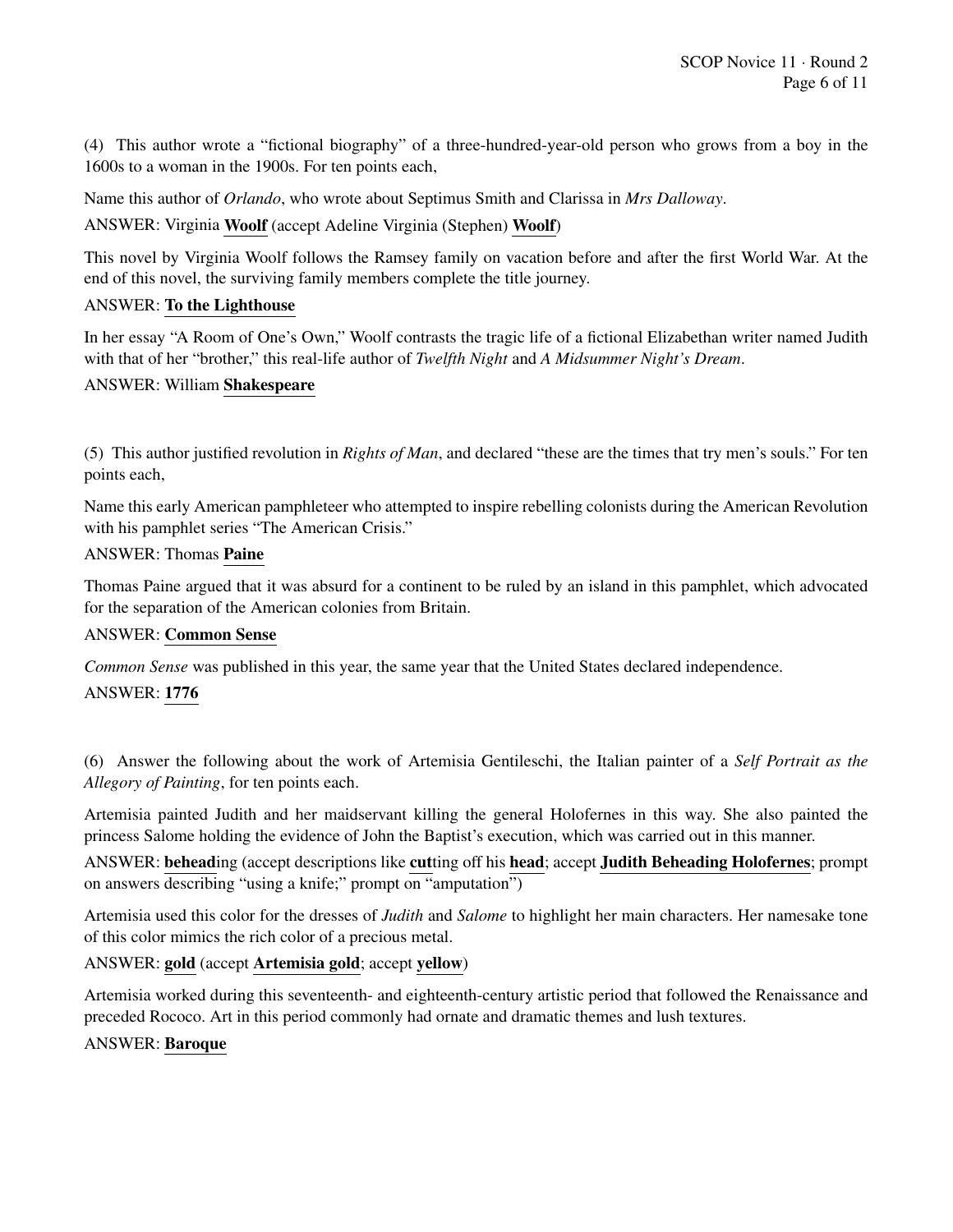(7) This god was the son of Geb and Nut, and was the brother of Nephthys and Set. For ten points each,

Name this green-skinned, Egyptian god of the dead who became the lord of the underworld when he was brought back to life after Set killed him.

## ANSWER: Osiris (accept Asar or Usire)

Osiris's son was this falcon-headed Egyptian god of justice and power. This god avenged his father's murder by killing his uncle, Set.

## ANSWER: Horus (accept Hor or Her or Har; accept Heru)

Osiris's daughter-in-law was this wife of Horus and the goddess of love and fertility. She was depicted with a headdress resembling two cow horns flanking a Sun disk.

## ANSWER: Hathor

(8) Above eight thousand meters, this layer is called the "death zone" because its effective oxygen percentage is just eight percent, compared to twenty-one percent at sea level. For ten points each,

Name this lowest region of Earth's atmosphere, where all weather occurs.

## ANSWER: troposphere

The troposphere over large urban areas like Los Angeles and Mexico City tends to trap this visible, toxic form of air pollution that consists of nitrogen and sulfur oxides.

#### ANSWER: smog

Urban air tends to trap smog close to the ground because of an inversion of this quantity, which normally decreases with altitude toward the top of the troposphere, where it can drop below negative fifty Celsius.

## ANSWER: temperature

(9) In this novel's sequel, *Go Set a Watchman*, Scout sees her father attend a pro-segregation council meeting in the same courthouse where he once defended an unfairly accused Black man. For ten points each,

Name this Harper Lee novel that follows Scout and Atticus Finch through the trial of Tom Robinson in the predominantly racist town of Maycomb, Alabama.

## ANSWER: To Kill A Mockingbird

In *To Kill a Mockingbird*, Scout and her friends spread rumors that this character eats bats because they never see him leave his house. She later changes her opinion about this character when he saves her and Jem from Bob Ewell after a Halloween pageant.

ANSWER: Boo Radley (accept either underlined name; accept Arthur Radley)

Scout attends church with this character, the Finch family's cook and a mother figure to Scout.

## ANSWER: Calpurnia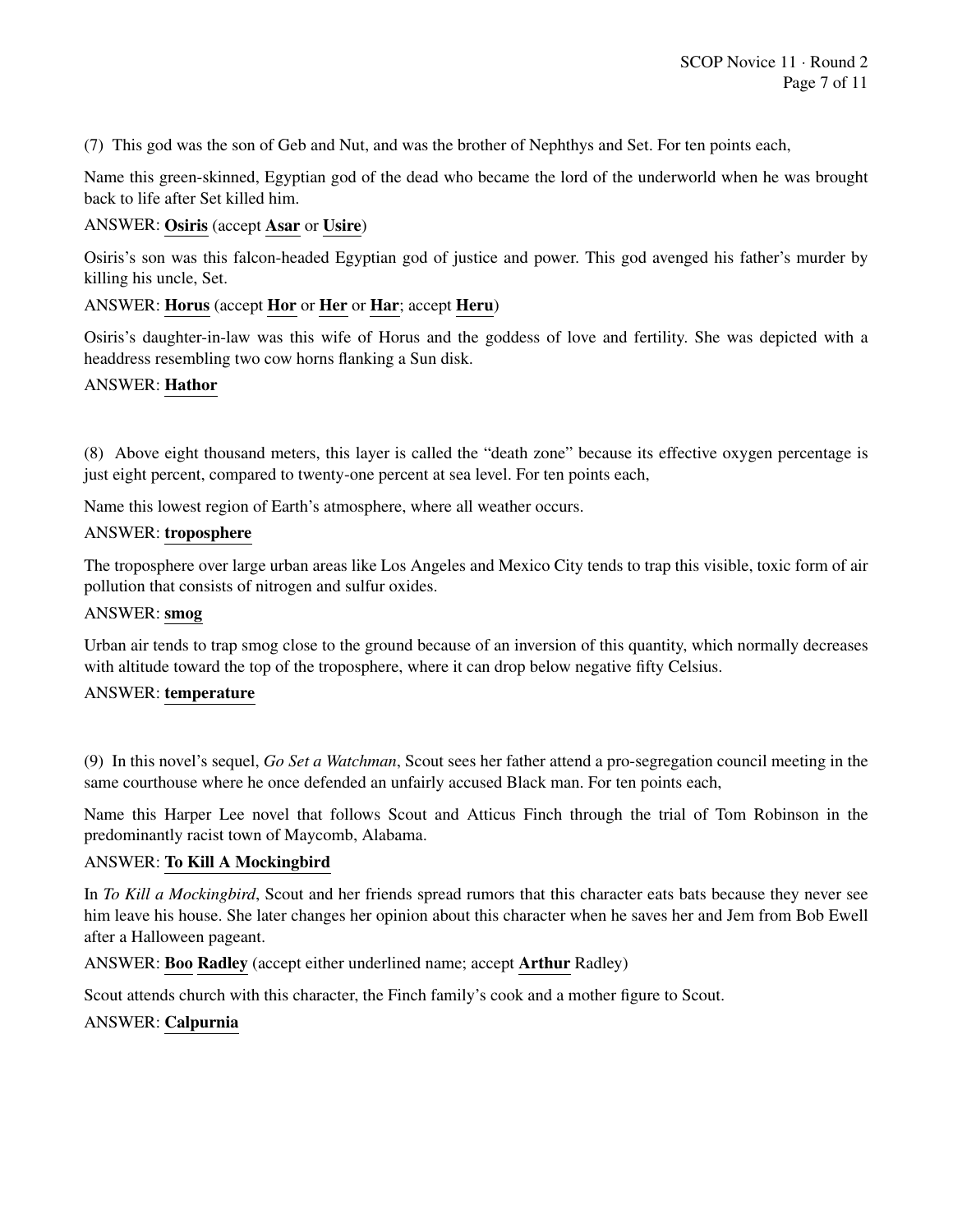(10) Answer the following about films directed by Ridley Scott, for ten points each.

In this 2021 Ridley Scott film, set in medieval France, Adam Driver and Matt Damon prepare for the final officially-sanctioned instance of trial by combat in French history.

## ANSWER: The Last Duel

In this Ridley Scott film, Ripley is the sole survivor of the *Nostromo*, the rest of the crew having been killed by a monster that bursts out of the chest of a crew member.

## ANSWER: Alien

The "Tears in Rain" speech is given in this Ridley Scott film, in which the bounty hunter Deckard hunts down rogue cyborgs who are looking to extend their lifespans. Harrison Ford starred in this film and appears in its 2017 sequel, set in the year 2049.

## ANSWER: Blade Runner (accept Blade Runner 2049)

(11) Name some ballets by Pyotr Illych Tchaikovsky, for ten points each.

In this ballet, Odette and Prince Siegfried kill themselves to escape a curse placed by the evil sorcerer Rothbart, who transforms Odette into the title bird.

## ANSWER: Swan Lake (accept Lebedínoye ózero)

The heroine of this Christmastime ballet is usually called Marie or Clara. She defeats the evil Mouse King by hitting him on the head with her slipper, and meets the Sugar Plum Fairy in a magical land of sweets in this ballet.

## ANSWER: The Nutcracker (accept Shchelkunchik)

Marius Petipa choreographed Tchaikovsky's version of this story, in which the Lilac Fairy weakens a curse placed on Aurora by the evil fairy Carabosse.

## ANSWER: The Sleeping Beauty (accept Spyashchaya krasavitsa; accept La belle au bois dormant)

(12) In Basile's version of this story, Zezolla is helped by a fairy living in a fig tree. In the German version, Aschenputtel is helped by a bird who lives in a tree planted on her mother's grave. For ten points each,

Name this folk tale in which the title girl is forced to be a servant in her family's house, but marries a prince after her fairy godmother gives her a pair of glass slippers.

## ANSWER: Cinderella (accept Cenerentola; accept Aschenputtel before it is read)

A German version of "Cinderella" appears in the *Children's and Household Tales* collected by these folk-taleobsessed brothers.

ANSWER: Grimm brothers (accept Brothers Grimm; accept Jacob Ludwig Karl and/or Wilhelm Carl Grimm)

In addition to studying fairy tales and German mythology, Jacob Grimm worked in this field of study; he is the namesake of Grimm's Law, a rule that describes a shift between Proto-Indo-European and German.

ANSWER: linguistics (accept word forms like linguists)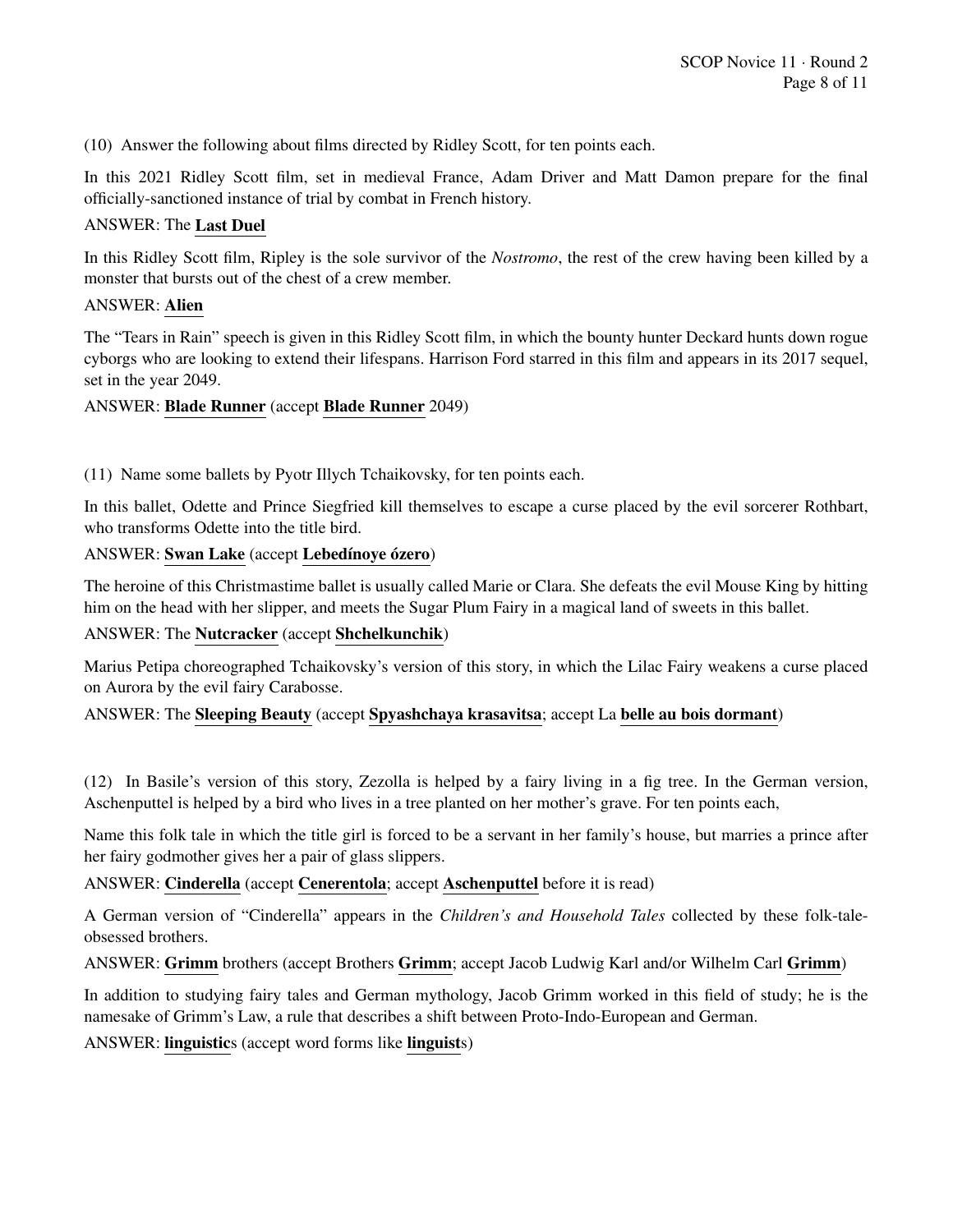(13) The Dalai Lama has repeatedly undergone this process, through which he has chosen a new body after death fourteen times. For ten points each,

Name this cycle of birth, death, and rebirth that is common in Indian religions.

ANSWER: reincarnation (accept samsara; accept descriptions like transmigration of souls or metempsychosis; prompt on "rebirth" before it is read by asking "what process is rebirth a part of?")

A being's status and species following reincarnation are determined by their positive and negative actions in life, which are collectively known by this term, meaning "deeds."

## ANSWER: karma (accept kamma)

This Indian religion's texts say that a person will be reincarnated into one of four realms of existence, called gatis. Followers of this religion practice ahimsa, or extreme non-violence.

ANSWER: Jainism (accept Jain Dharma)

(14) Give the following about the particularly small town of Monowi, for ten points each.

Monowi is in this state, which is the only US state whose state government is unicameral. This state's legislature meets in the capital of Lincoln.

#### ANSWER: Nebraska

Elsie Eiler is the mayor and *only* resident of Monowi, but data collected in 2020 by this governmental procedure claimed that Monowi's population was actually two. Article One of the Constitution requires that this process take place every ten years.

ANSWER: United States Census (prompt on descriptions like "counting people")

The Census' official policy is to occasionally shift respondents between nearby census blocks to preserve privacy in low population areas. So, while Monowi's block is inaccurate, the data is still accurate at the level of these geographic divisions. These 435 divisions are redrawn - and possibly gerrymandered - after every census.

ANSWER: Congressional districts (prompt on partial answers that don't include both underlined words)

(15) Along with a flame test, elements in solution can be identified using qualitative analysis. Answer these questions about the process, for ten points each.

Much of qualitative analysis depends on this kind of reaction in which two ions combine to form a solid that sinks to the bottom of a test tube.

#### ANSWER: precipitation (accept precipitate)

Lead [led], silver, and mercury can be identified quickly because they precipitate with this anion found in table salt. ANSWER: chloride ion (prompt on "Cl−"; do not accept "chlorine")

Because it behaves so much like iron, this metal is difficult to identify in solution, requiring eight steps to form a rose red precipitate. This element has chemical symbol Ni [N-I].

## ANSWER: nickel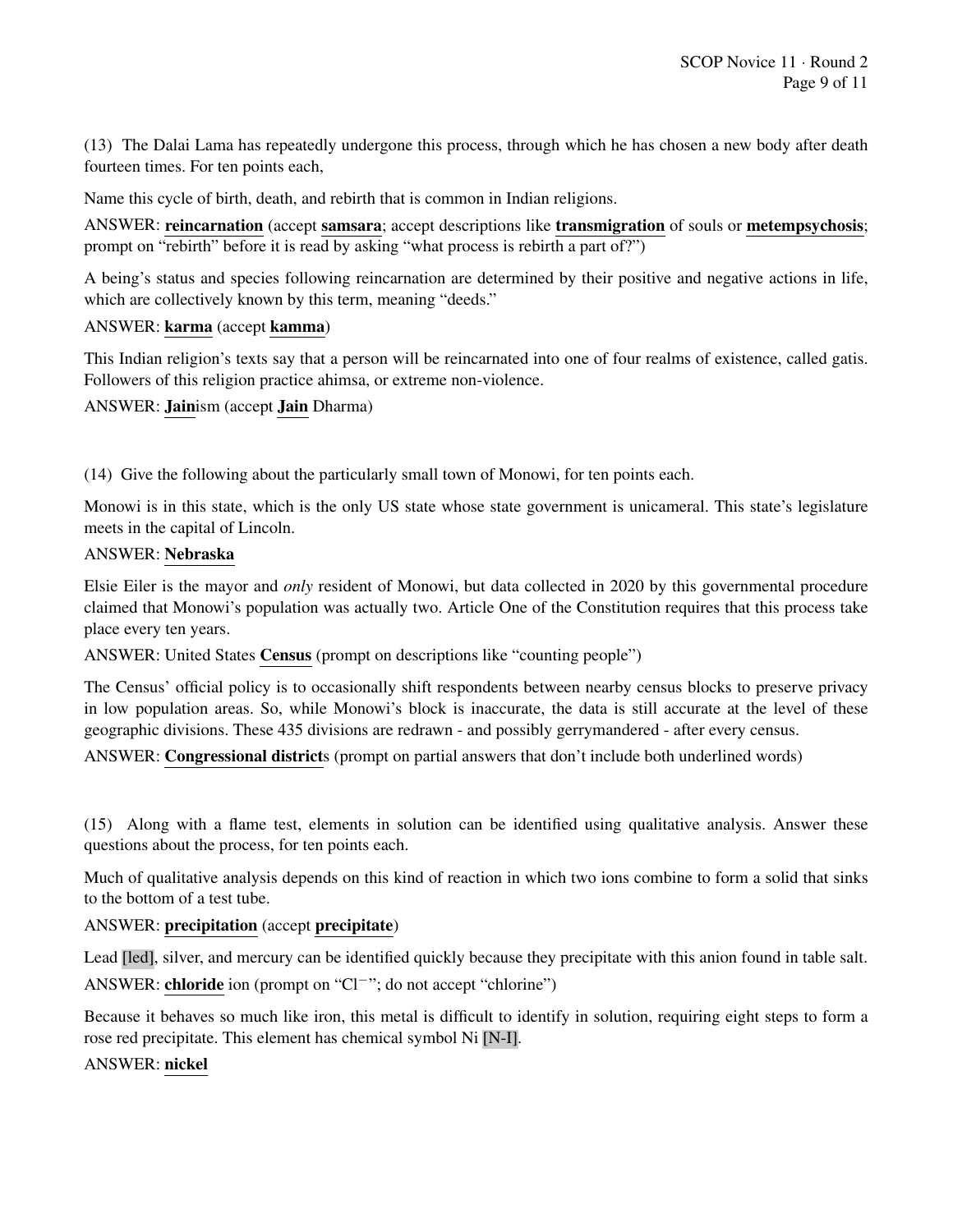(16) In this novel, little Antanas drowns in a puddle, and a teenager named Stanislovas is eaten by rats in a factory. For ten points each,

Name this novel about Lithuanian immigrant Jurgus Rudkis [YUR-gus RUD-kus], whose publication inspired the passage of the 1906 Pure Food and Drug Act with its depiction of the meatpacking industry.

## ANSWER: The Jungle

*The Jungle* describes the extreme poverty of meatpackers in this American city on Lake Michigan. A Carl Sandburg poem about this Illinois city describes it as the "Hog Butcher for the world."

## ANSWER: Chicago

This muck-raking author of *The Brass Check* intended *The Jungle* to inspire reform of working conditions in the meatpacking industry.

ANSWER: Upton Sinclair (accept Upton Beall Sinclair, Jr)

(17) This organization's COINTELPRO, or Counter Intelligence Program, carried out illegal surveillance of "subversives" like anti-war activists, feminists, environmentalists, and civil rights activists from 1956 to 1971. For ten points each,

Name this government agency, tasked with domestic security and law enforcement, that largely ignored white supremacist terror in the 1950s and 60s.

## ANSWER: Federal Bureau of Investigation (accept FBI)

This longest-serving director of the FBI ordered much of COINTELPRO's activities. When Martin Luther King criticized the FBI for ignoring white terror, this man responded by calling King the "most notorious liar" in America.

ANSWER: J. Edgar Hoover (accept John Edgar Hoover)

As Attorney General under his brother John, this man personally authorized some of the FBI's requests, including wiretapping phones to spy on Martin Luther King.

ANSWER: Robert Francis Kennedy (accept RFK; accept Bobby Kennedy; prompt on "Kennedy" alone)

(18) Give the following about rivers of the American west, for ten points each.

This river forms the Mexican-American border for over eight hundred miles in Texas.

## ANSWER: Rio Grande (accept Rio Bravo del Norte)

Hydroelectric dams on this river are a source of environmental controversy, since they make breeding difficult for its massive salmon population. This river flows through Hells Canyon on the border between Idaho and Oregon. ANSWER: Snake River

An intermittent river of this name runs mostly underground for one hundred miles in southern California. This river flows under, and shares its name with, the hottest desert in America.

ANSWER: Mojave River (accept Mojave Desert)